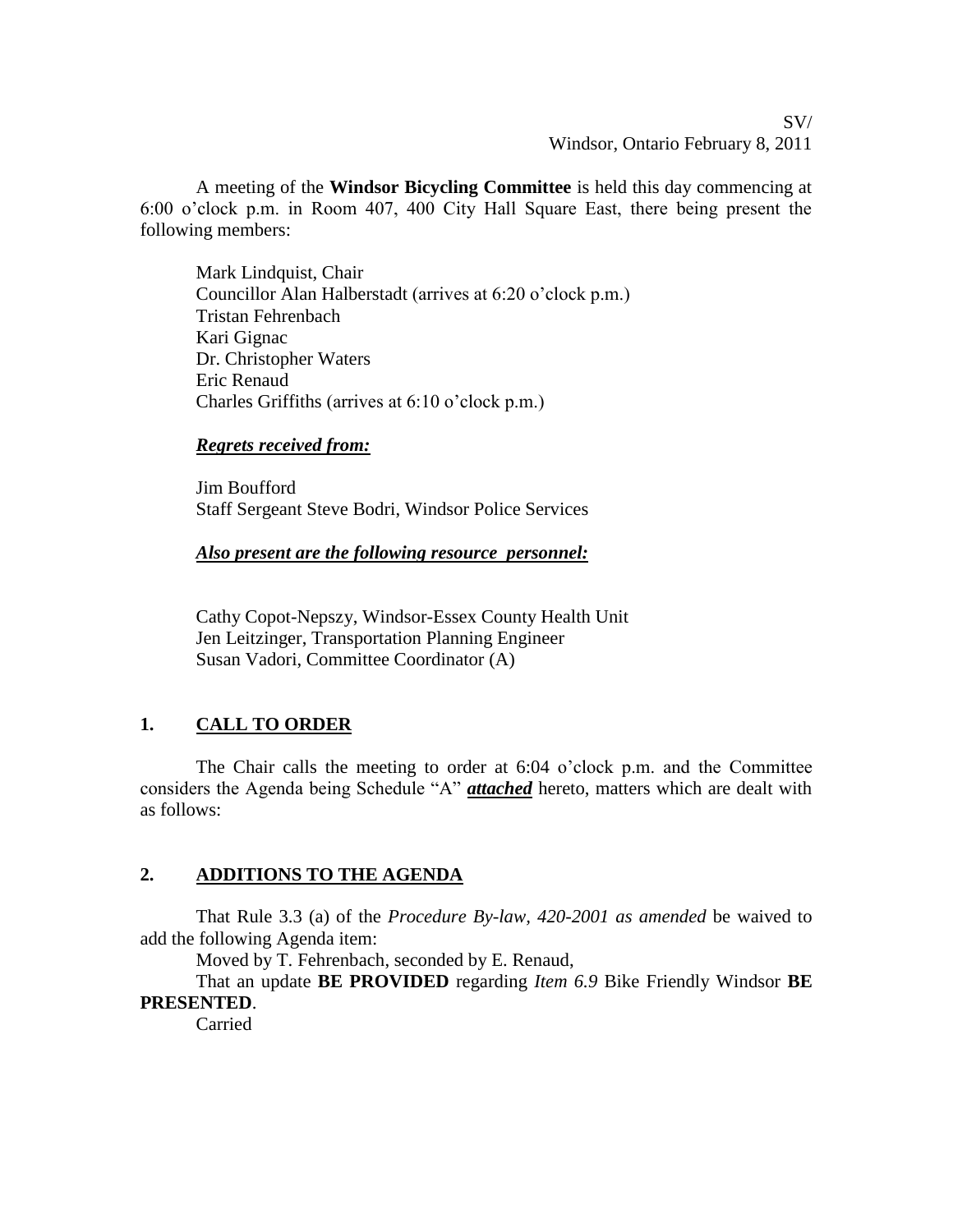### **3. ADOPTION OF THE MINUTES**

Moved by T. Fehrenbach, seconded by K. Gignac

That the minutes of the Windsor Bicycling Committee held on December 14, 2010 **BE ADOPTED** as amended to included *Item 7.2* Bylaw No. 9148 **BE FORWARDED** to the Transportation Planning Committee prior to being forwarding to the City Solicitor's office.

Carried.

## **4. DECLARATION OF CONFLICT**

None declared.

### **5. FINANCIAL**

The Committee generally notes that no new expenditures have occurred since the allocation of budget funds at the December 14, 2010 meeting.

### **6. BUSINESS ITEMS**

## **6.1 Update - Bylaws for Cycling**

The Committee notes that Bylaw 9148 will now be considered by the Bike Technical Group at Public Works and request a report. The Chairperson explains the electronic mail received from the City Solicitors office dated February 2, 2011, *attached* as Appendix "A".

### **ACTION ITEM**

J. Leitzinger will contact the City Solicitor's office and liaison with the subcommittee to discuss the Committees comments regarding the bylaw and wording including:

- 1. sidewalks and the use of electronic bikes on them and the Committee requests clarification of the Appendix "A";
- 2. and to include the \$25 fine for cyclists caught riding on the sidewalks also be address by the Solicitors' office.

Chairperson Lindquist notes a necessity for a definition of electronic bike is he offers to research and provide to the Committee for an upcoming meeting.

## **6.2 Update – Policy that mandates the accommodation of cyclists on all road projects**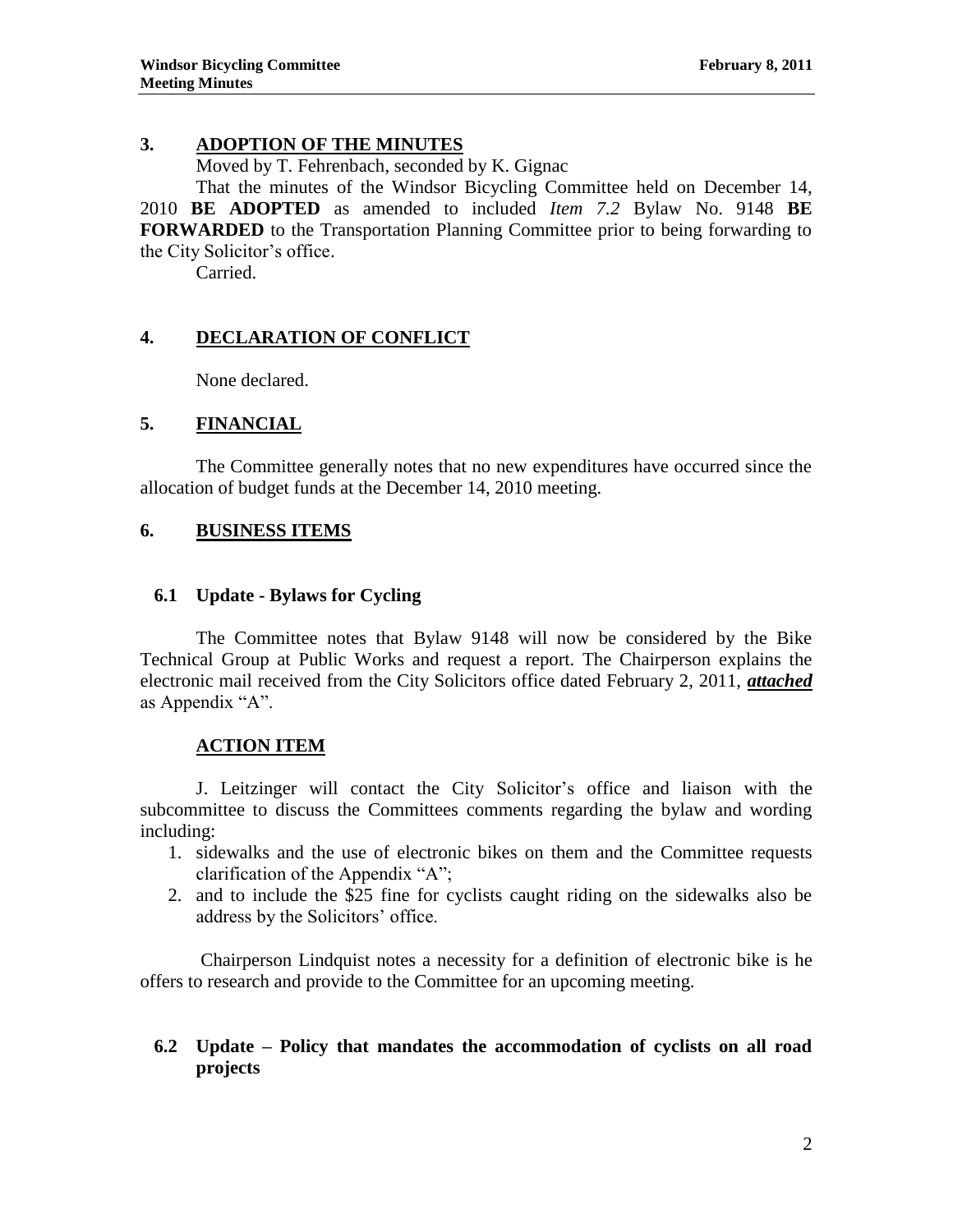J. Leitzinger updates the Committee and distributes the *attached* Appendix "B" – "Road Widening for Road and Sewer Rehabilitation Projects on Local Roads", and encourages comments to be forwarded to her as this is a Draft Policy and attempts will be made to accommodate cyclists during the engineering of projects. The Committee notes concern pertaining to wording in:

*Section 4.5* – too vague and requests that an addition be made regarding the paint lines and signage to be included,

*Section 4.6* – Bike Parking is requested to be included,

*Section 4.7* - Requests to be included in the Official Plan.

### **ACTION ITEM**

J. Leitzinger will collect all other comments and forward the Committee's concerns to the author of the Draft Policy on "Road Widening for Road and Sewer Rehabilitation Projects on Local Roads".

## **6.3 Update – Increase the amount of bike lanes in priority locations and the amount of connecting bike lanes/paths for users**

K. Gignac distributes an update entitled "Prioritizing Bike Lanes in Windsor" *attached* as Appendix "C" and informs that Committee of her use of a grid-system when researching the number of bike accidents across the City of Windsor. The Committee generally discusses the information and agrees that a sub-committee should be formed and contact Public Works officials to discuss the suggestions of possible bike route alternatives and provide input to Administration for their background budget information preparation and use.

### **ACTION ITEM**

Committee members K. Gignac, A. Halberstadt, C. Waters, and M. Lindquist suggest forming a sub-committee and meet with members of the Technical Committee. A. Halberstadt to request meeting and members to be updated when the meeting has been scheduled. It is generally agreed that Appendix "C" will form part of the discussion at the meeting.

#### **6.4 Update – Increase Bike Parking**

T. Fehrenbach distributes "Post and Ring request form" obtained from the City of Toronto web site, *attached* as Appendix "D".

The Committee generally discusses the procedure to request a post and ring placement, and inclusion for the use as it is referred to in the BUMP document.

## **ACTION ITEM**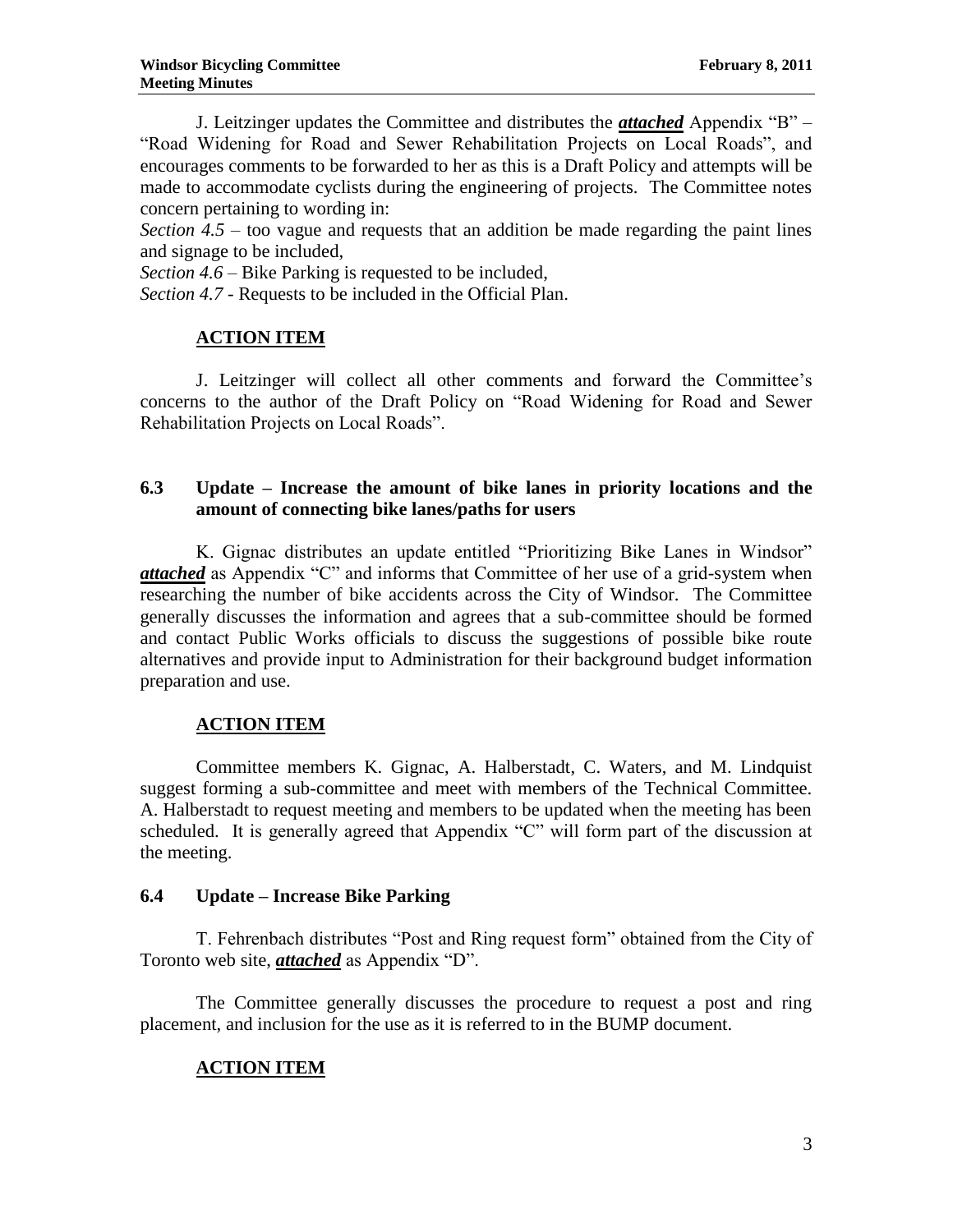T. Fehrenbach offers to continue researching and the Committee generally agrees to discuss the need for a procedure, costs related to installation and the best method to advertise the procedure to update and include the public.

## **6.5 Update – Education**

C. Waters updates the Committee regarding the purchase of vests, bike lights and bicycle bells. The following quotes are distributed to the Committee *attached* as Appendix "E" from McCabe! Promotional and *attached* as Appendix "F" Bike Safety Products Graphix Plus. The Committee discusses the merits of vests, bike lights and bicycling bells and the Committee is cognizant of the budget.

A. Halberstadt leaves meeting at 7:32 o'clock p.m.

A. Halbersadt returns to meeting at 7:40 o'clock p.m.

Moved by K. Gignac, seconded by T. Fehrenbach that

That C. Waters **BE AUTHORIZED** to purchase Bicycle Bells from McCabe! Promotional quote as *attached* in Appendix "E" including the imprint of the Committee logo and that C. Waters **BE AUTHORIZED** to purchase round blinking lights with clips from Graphix Plus Bike Safety Products quote as *attached* in Appendix "F" including the imprint of the Committee logo to the upset limit of \$900 for all promotional items which will **BE DISTRIBUTED** at Committee 2011 sponsored events and further payment of the purchase will **BE OBTAINED** from the 2010 Windsor Bicycling carry-forward budget.

Carried

*The following two items on the Agenda are discussed simultaneously.*

### **6.6 Discussion – schedule of 2011 events** *and*

## **6.8 ABC Governance Review – approved at January 31, 2011 meeting of City Council- Goverance Review B (excerpt)**

The Chairperson informs the Committee members that he will be forwarding an email for their review and requests their input regarding the implementation of the changes to the Committee meeting schedules.

The Committee generally agrees that since they are a volunteer group who are dedicated to the mandated of the Committee it is their hope that 2011 meeting schedule be status quo.

C. Copot-Nepszy leaves meeting at 7:50 o'clock p.m.